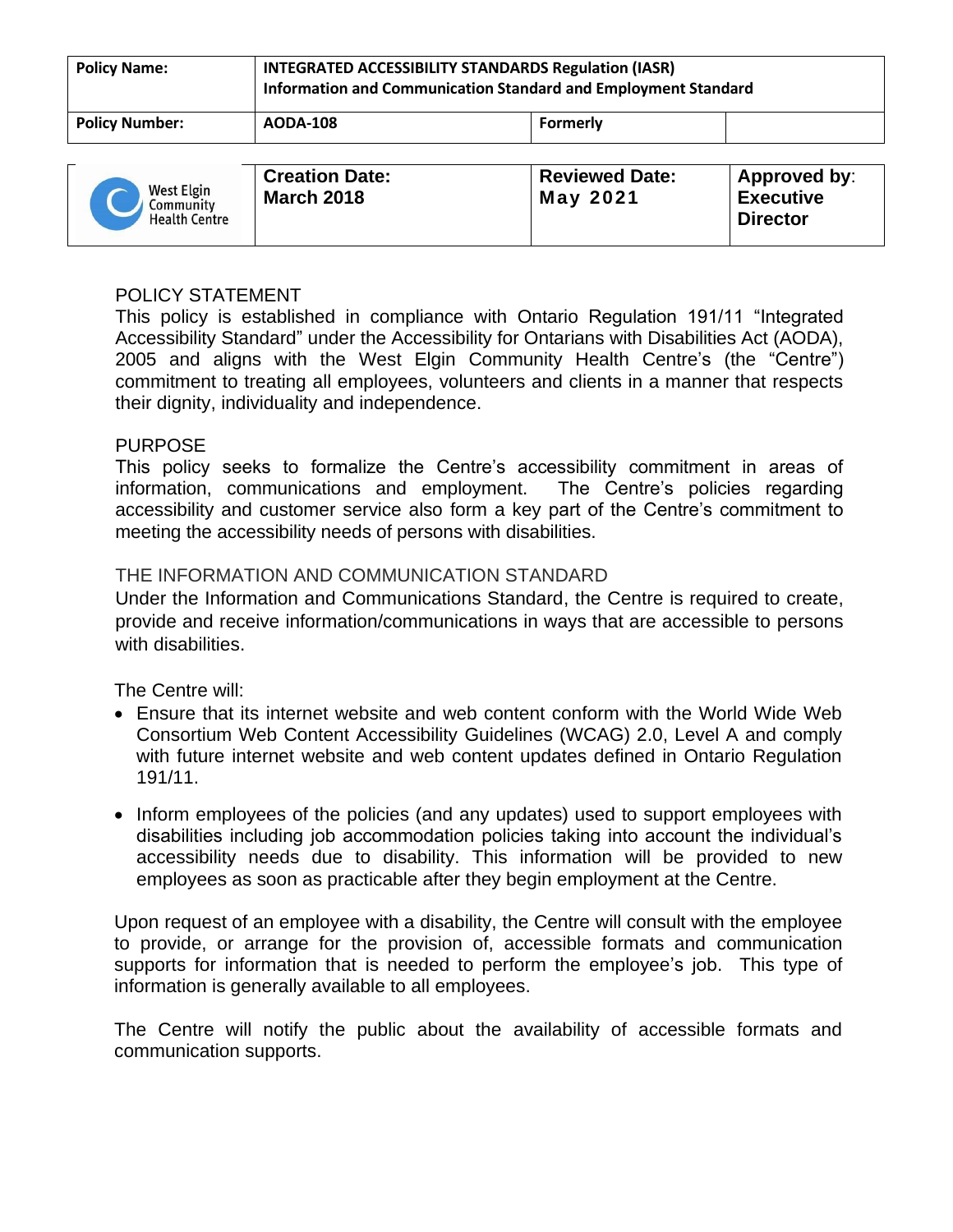| <b>Policy</b>            | INTEGRATED ACCESSIBILITY STANDARDS REGULATION (IASR)           |                 |  |
|--------------------------|----------------------------------------------------------------|-----------------|--|
| Name:                    | Information and Communication Standard and Employment Standard |                 |  |
| <b>Policy</b><br>Number: | <b>AODA-108</b>                                                | <b>Formerly</b> |  |

#### Emergency Information

Upon request, emergency procedures, plans or public safety information prepared by the Centre, that have been made available to the public, will be provided in an accessible format or with appropriate communication supports as soon as practicable.

## THE EMPLOYMENT STANDARD

The Employment Standard builds upon the existing requirement under the Ontario Human Rights Code in relation to accommodating employees with disabilities including:

## Recruitment

The Centre is committed to accessible and fair employment practices. The Centre will notify employees and the public about the availability of accommodations for job applicants with disabilities in the Centre's recruitment process.

Assessment or Selection **–** when a job applicant has been selected to participate further in an assessment or selection process, the Centre will notify the job applicant that accommodations are available, upon request, in relation to the materials or processes to be used in the assessment or selection process.

If a job applicant requests accommodation during the assessment or selection process, the Centre will consult with the job applicant and provide, or arrange for the provision of, a suitable accommodation in a manner that takes into account the job applicant's accessibility needs due to disability.

Notice to Successful Applicants **-** When making offers of employment the Centre will notify the successful job applicant of the Centre's policies for accommodating employees with disabilities. This information will also be included during the new employee's orientation.

# Workplace Emergency Response Information

The Centre provides individualized workplace emergency response information, such as evacuation plans, to its employees. If the employee's disability is such that an individualized workplace emergency response is necessary, the Centre will provide this information as soon as practicable after becoming aware of the need for accommodation.

With the employee's consent, and if the employee requires assistance during an emergency response, the Centre will designate a person to provide assistance to the employee during a workplace emergency.

The Centre will review the individualized workplace emergency response information when the employee moves to a different location in the organization and/or when the individual's overall accommodation needs or plans are reviewed.